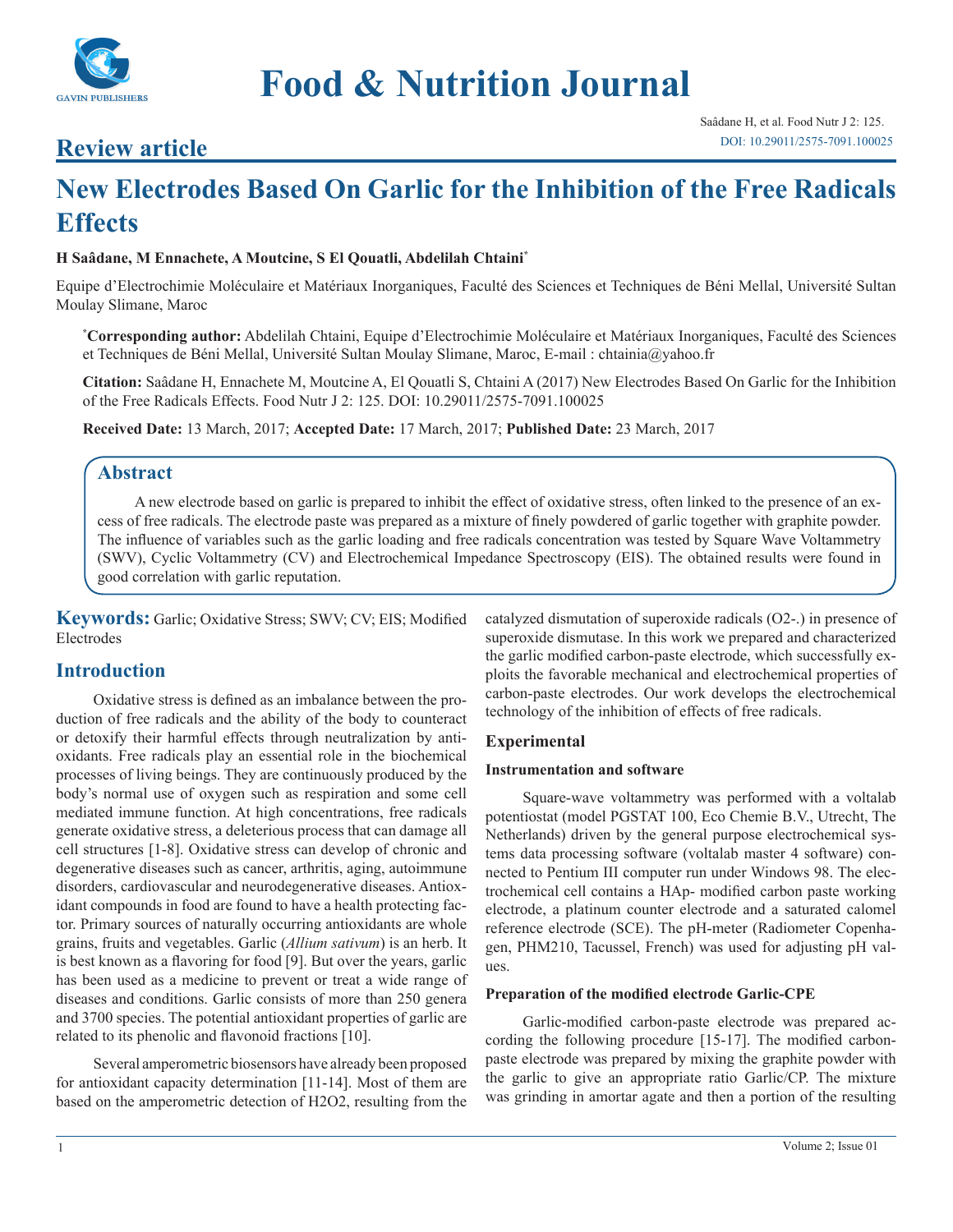**Citation:** Saâdane H, Ennachete M, Moutcine A, El Qouatli S, Chtaini A (2017) New Electrodes Based On Garlic for the Inhibition of the Free Radicals Effects. Food Nutr J 2: 125. DOI: 10.29011/2575-7091.100025

composite material was housed in PTFE cylinder. The geometric surface area of the working electrode was  $0.1256$  cm<sup>2</sup>. A bare of carbon vitreous inserted into carbon paste provided the electrical contact.

#### **Results and discussion**

The effect of the carbon paste composition in the voltammetric response of the electrode modified with Garlic was evaluated by cyclic voltammetryin 0.10 mol L-1 NaCl media (Figure 1). The anodic peak current increased with the amount of garlic in the paste up to 30% (w/w). Beyond the anodic peak current decreased significantly, this probably occurs due to a decrease in the conductive area at the electrode surface (Figure 2). According by these results a carbon-paste composition of 30% (w/w) by weights was used in further experiments.



**Figure 1:** Cyclic voltammograms recorded at Garlic-CPE in 0.1 mlo/L NaCl. Effect of Garlic content in carbon paste mixture.



Figure 2: Influence of the content of Galic in carbon-paste mixture % (w/w) on CV anodic peak currents density.

On the cyclic volt ammo gram recorded on the electrode (30% Garlic) - CPE (Figure 1), we notice the appearance of a welldefined anodic peak at about -0.3 V. This peak corresponds to the oxidation of garlic.

# Calibration graph of  $\mathrm{H}_{\scriptscriptstyle{2}}\mathrm{O}_{\scriptscriptstyle{2}}$

In this work we chose hydrogen peroxide  $(H_2O_2)$  as a free radical. The reduction of  $H_2O_2$  was studied on a carbon paste electrode (CPE) in 0.1M NaCl solution by SWV (Figure 3). The concentration range of  $H_2O_2$  from 4.28.10<sup>-2</sup> mmol/L NaCl to 0.86 mmol/L was examined, firstly at CPE. The linear calibration plot (Figure 4) was obtained under optimal conditions. The regression straight line has the following equation:

 $iP = -18.10^4$  x  $[H_2O_2] + 6.10^3$ , where iP is the reduction current density of hydrogen peroxide expressed in mA/cm2 and the concentration in mL/100ml NaCl.



**Figure 3:** SWV recorded at CPE in 0.1 M NaCl containing 0.51 mmol/L of  $H_2O_2$ .



**Figure 4:** Influence of concentration of hydrogen peroxide on the reduction peaks intensity at CPE under the optimized conditions

Figure 5 shows the CVs recorded, respectively on the CPE (curve a) and in CPE modified by 30% of the garlic, in 0.1M NaCl solution. The CV recorded at CPE in  $0.1M$  NaCl solution containing  $H_2O_2$  shows clearly one reduction peak at about -0.3V, which corresponds to the following reaction:

$$
2H_2O_2 + 2H^+ + 2e^+ \rightarrow 4H_2O \quad (1)
$$

When the CPE is replaced by the modified gralic / CP electrode, we can see clearly the disappearance of this reduction peak,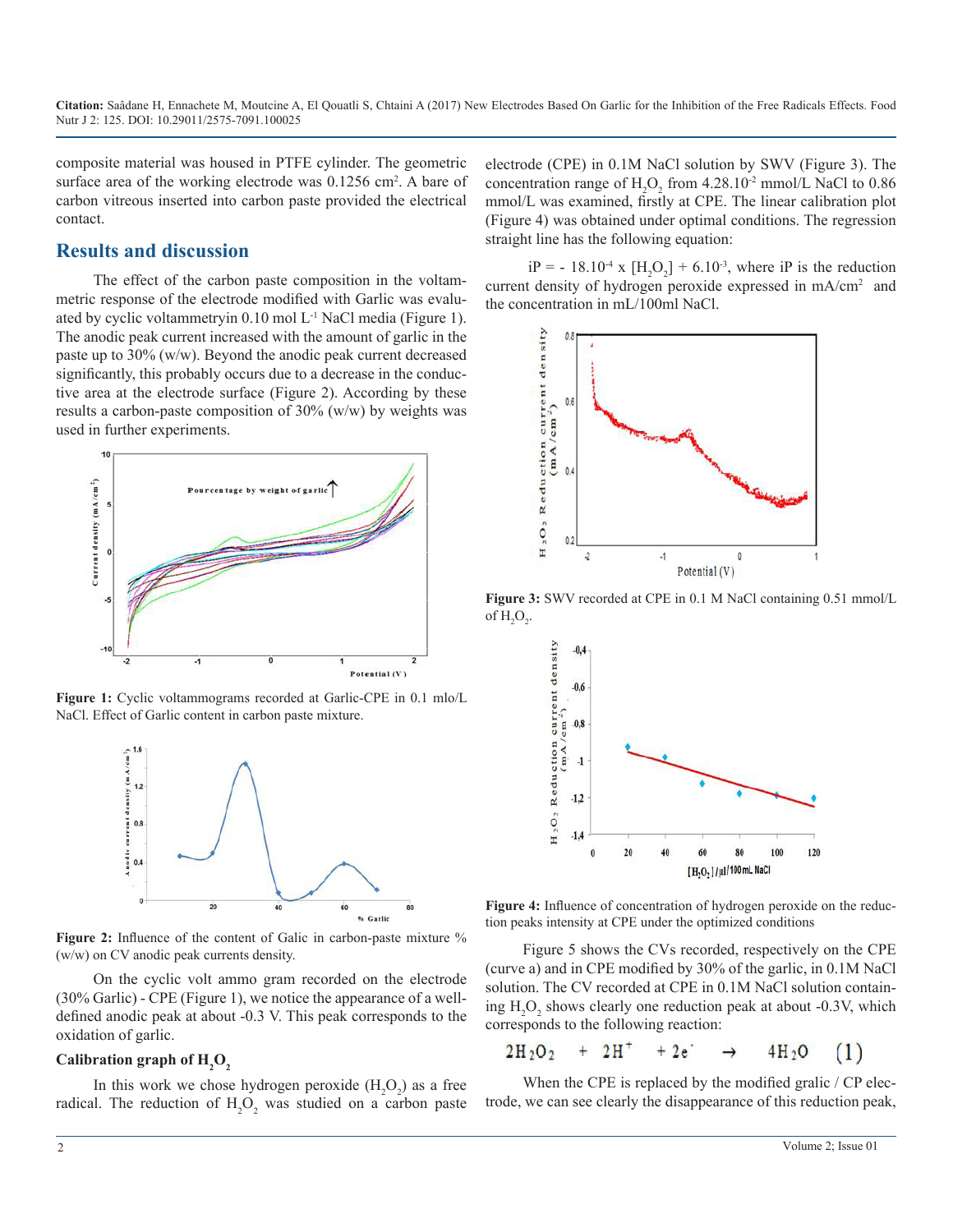**Citation:** Saâdane H, Ennachete M, Moutcine A, El Qouatli S, Chtaini A (2017) New Electrodes Based On Garlic for the Inhibition of the Free Radicals Effects. Food Nutr J 2: 125. DOI: 10.29011/2575-7091.100025

and thereafter the total stoppage of the reduction reaction of hydrogen peroxide (1). This leads us to conclude that the presence of the garlic on the matrix of the carbon paste electrode inhibits remarkably the effects of  $H_2O_2$ .



**Figure 5:** CV's recorded respectively, at a-CPE and b- 30% garlic/CPE in  $0.1M$  NaCl solution containing  $H_2O_2$ .

The same behavior was observed in SWV technique, where we can distinguish the disappearance of the reduction peak of  $H_2O_2$ , when CPE is replaced by garlic / CPE (Figure 6).



**Figure 6:** SWV's recorded respectively, at a-CPE and b- 30% garlic/CPE in 0.1M NaCl solution containing  $H_2O_2$ .

The results of EIS tests are presented through Nyquist diagrams. These diagrams for the CPE (curve a) and garlic/CPE (curve b) surfaces in 0.1 M NaCl containing H2O2 are shown in Figure 7. When CPE is CPE is the working electrode, EIS spectra exhibit a half circle in the high-frequency region; it corresponds to the electrochemical reduction of the hydrogen peroxide. Furthermore, this data was changed when CPE is replaced by garlic/CPE, The half circle disappeared from the diagram, indicating that the reduction reaction of  $H_2O_2$  is stopped.



**Figure 7:** Impedance data recorded respectively on CPE (curve a) and garlic/CPE (curve b) in  $0.1M$  NaCl containing  $H_2O_2$ .

Figure 8 shows the evolution of the reduction current density of the H2O2 as a function of the concentration of the hydrogen peroxide, deduced from the SWV's recorded respectively, on CPE (curve b) and on garlic / CPE (curve a) . The presence of the garlic in the matrix of the carbon paste, results in a remarkable drop in the  $H_2O_2$  reduction current densities, which exceeds 80%.



**Figure 8:** Influence of the hydrogen peroxide concentrations on the reduction peaks intensity, respectively, at : a- Garlic/CPE and b- CPE in 0.1M NaCl.

The corresponding antioxidant capacity values (AOC), was calculated using the relation:

$$
A \odot C = \frac{0.7 \text{ reduction}}{1 + 0.2} \quad (CPE) \quad - \quad \frac{0.7 \text{ reduction}}{1 + 0.2} \quad (Gartic/CPE)
$$
\n
$$
A \odot C = \frac{0.7 \text{ reduction}}{1 + 0.2} \quad (CPE)
$$

The results are illustrated by the following histogram: